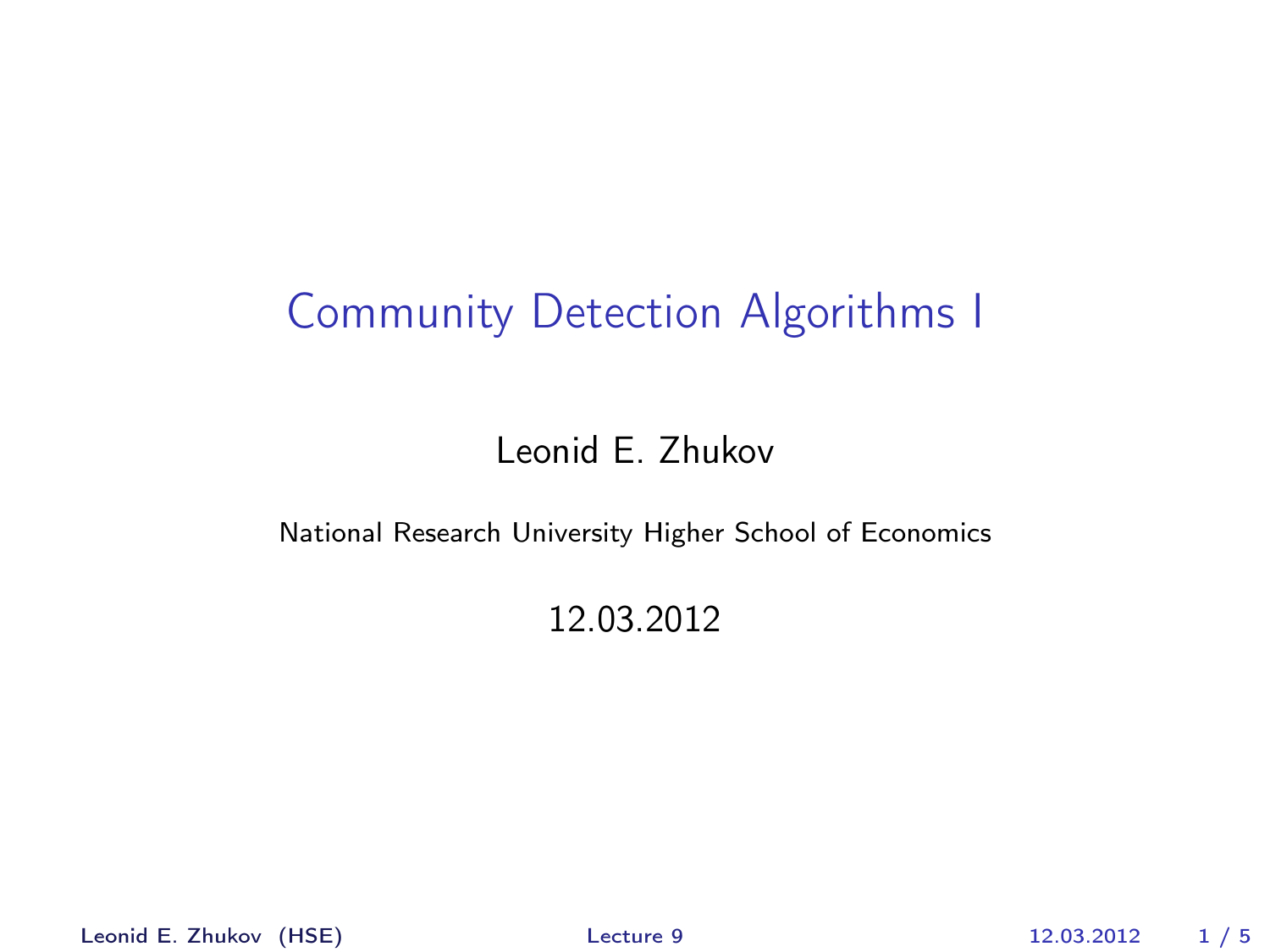Edge Betweenness, Newman-Girvan, 2004

Edge betweenness -number of shortest paths  $\sigma_{st}(e)$  going through edge e

$$
C_B(e) = \sum_{s \neq t} \frac{\sigma_{st}(e)}{\sigma_{st}}
$$

Algorithm: Edge Betweenness

Data: adjacency matrix **A** 

#### repeat

```
compute edge betweenness \mathcal{C}_{B} (e);
```
remove edge with largest betweenneess;

until no edges left ;

If bi-partition, then stop when graph splits in two components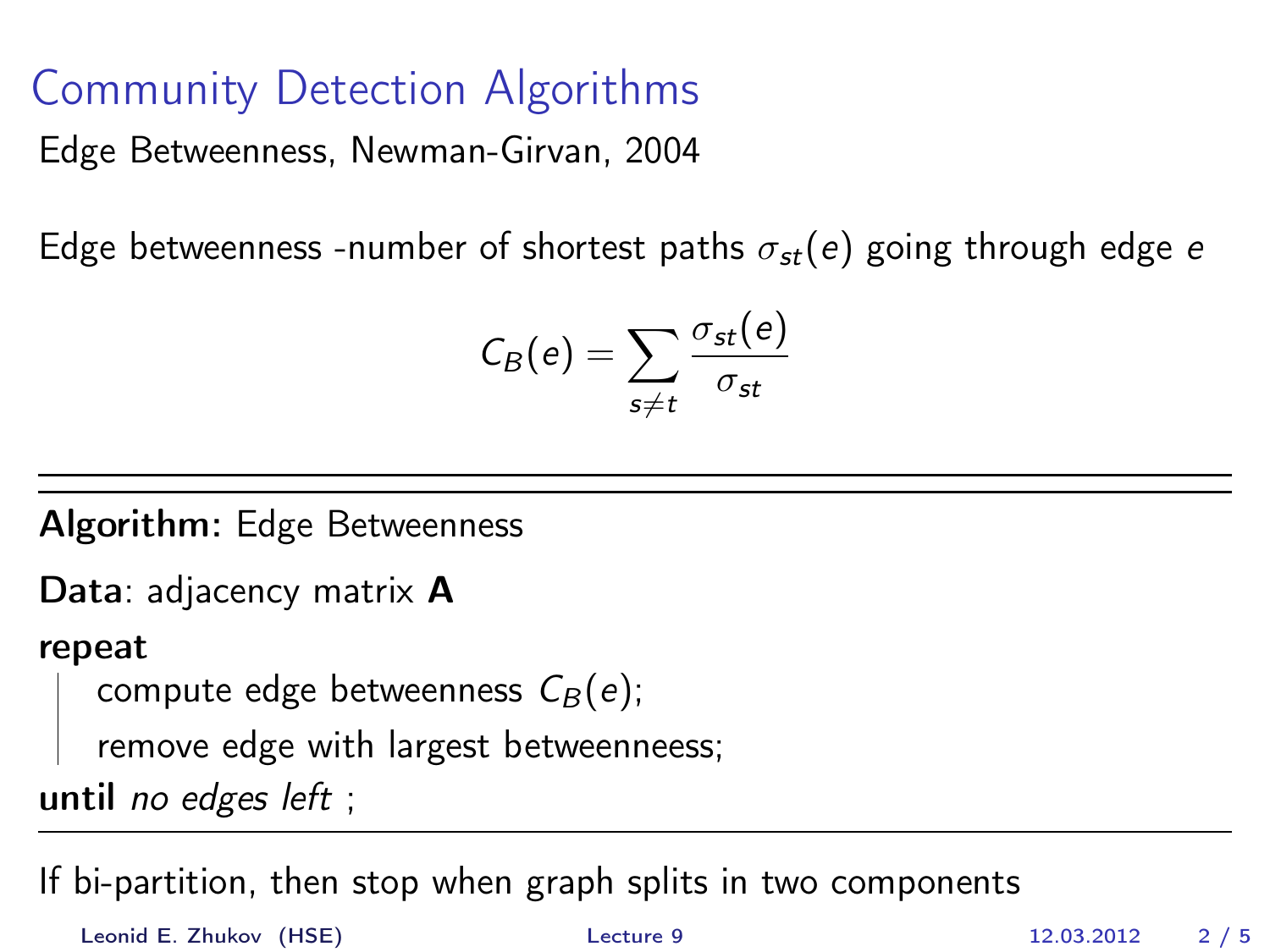Spectral Modularity Maximization (Newman, 2006)

Modularity:

$$
Q = \frac{1}{2m} \sum_{ij} \left( A_{ij} - \frac{k_i k_j}{2m} \right) \delta(c_i, c_j)
$$

 $c_i$ - class,  $\delta(c_i,c_j)$ - kronecker delta For two classes  $C_1$ ,  $C_2$  indicator variable  $s = \pm 1$ 

$$
\delta(c_i,c_j) = \frac{1}{2}(s_is_j + 1) = \left\{\begin{array}{ll}1: & i,j \in C_1 \text{ or } i,j \in C_2 \\0: & i \in C_1, j \in C_2 \text{ or } i \in C_2, j \in C_1\end{array}\right.
$$

Leonid E. Zhukov (HSE) [Lecture 9](#page-0-0) 12.03.2012 3 / 5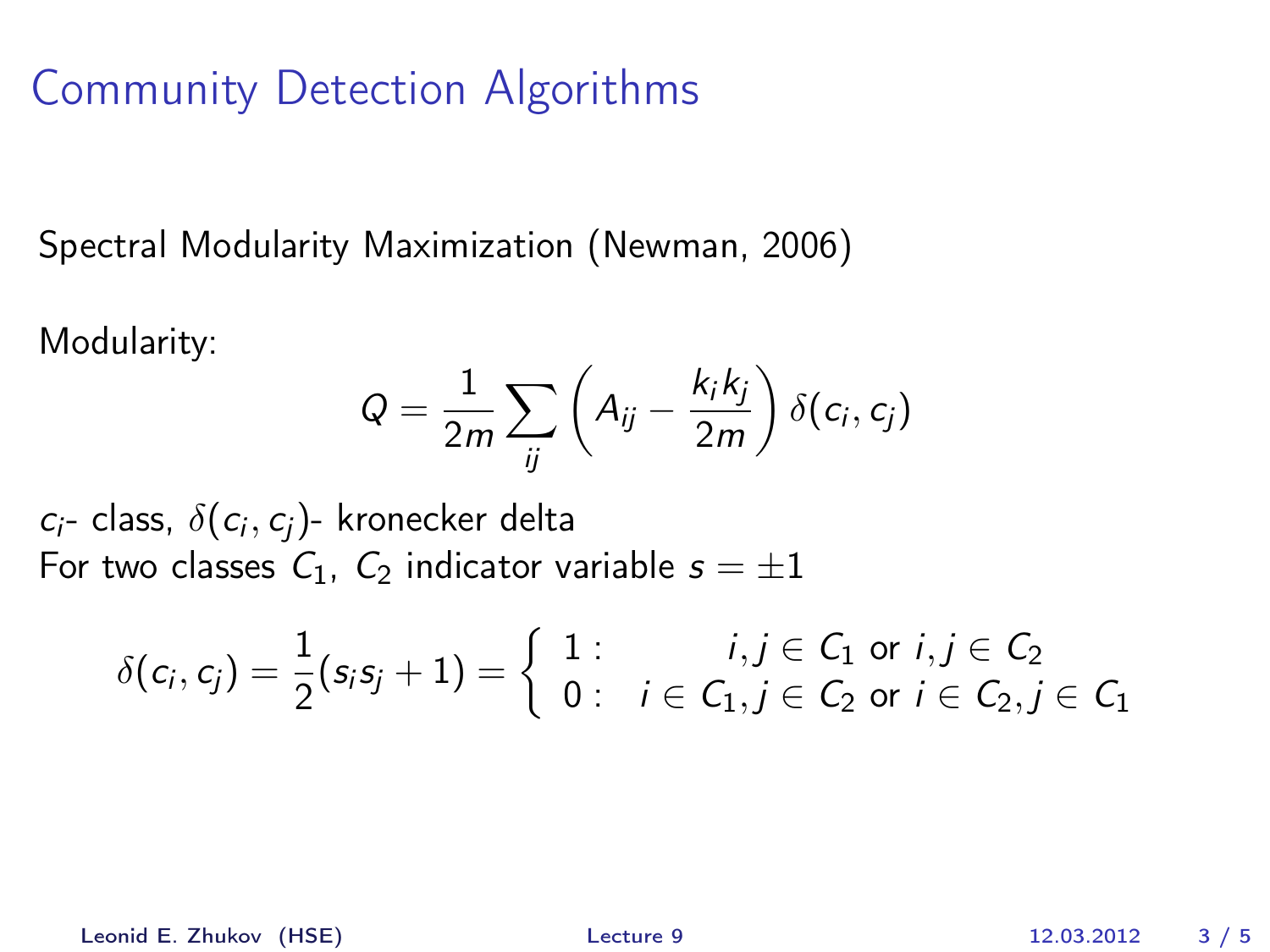$$
Q = \frac{1}{4m} \sum_{ij} \left( A_{ij} - \frac{k_i k_j}{2m} \right) (s_i s_j + 1) = \frac{1}{4m} \sum_{i,j} B_{ij} s_i s_j
$$

where

$$
B_{ij} = A_{ij} - \frac{k_i k_j}{2m}
$$

Qudratic form:

$$
Q(\mathbf{s}) = \frac{1}{4m} \mathbf{s}^T \mathbf{B} \mathbf{s}
$$

Let  ${\bf B}{\bf u}_i=\lambda_i{\bf u}_i$ , then

$$
Q(\mathbf{s}) = \sum_i (\mathbf{u}_i^T \mathbf{s})^2 \lambda_i
$$

for max( $Q(s)$ ) select s || **u**<sub>1</sub>, where  $\lambda_1 = \lambda_{max}$ 

Leonid E. Zhukov (HSE) [Lecture 9](#page-0-0) 12.03.2012 4 / 5